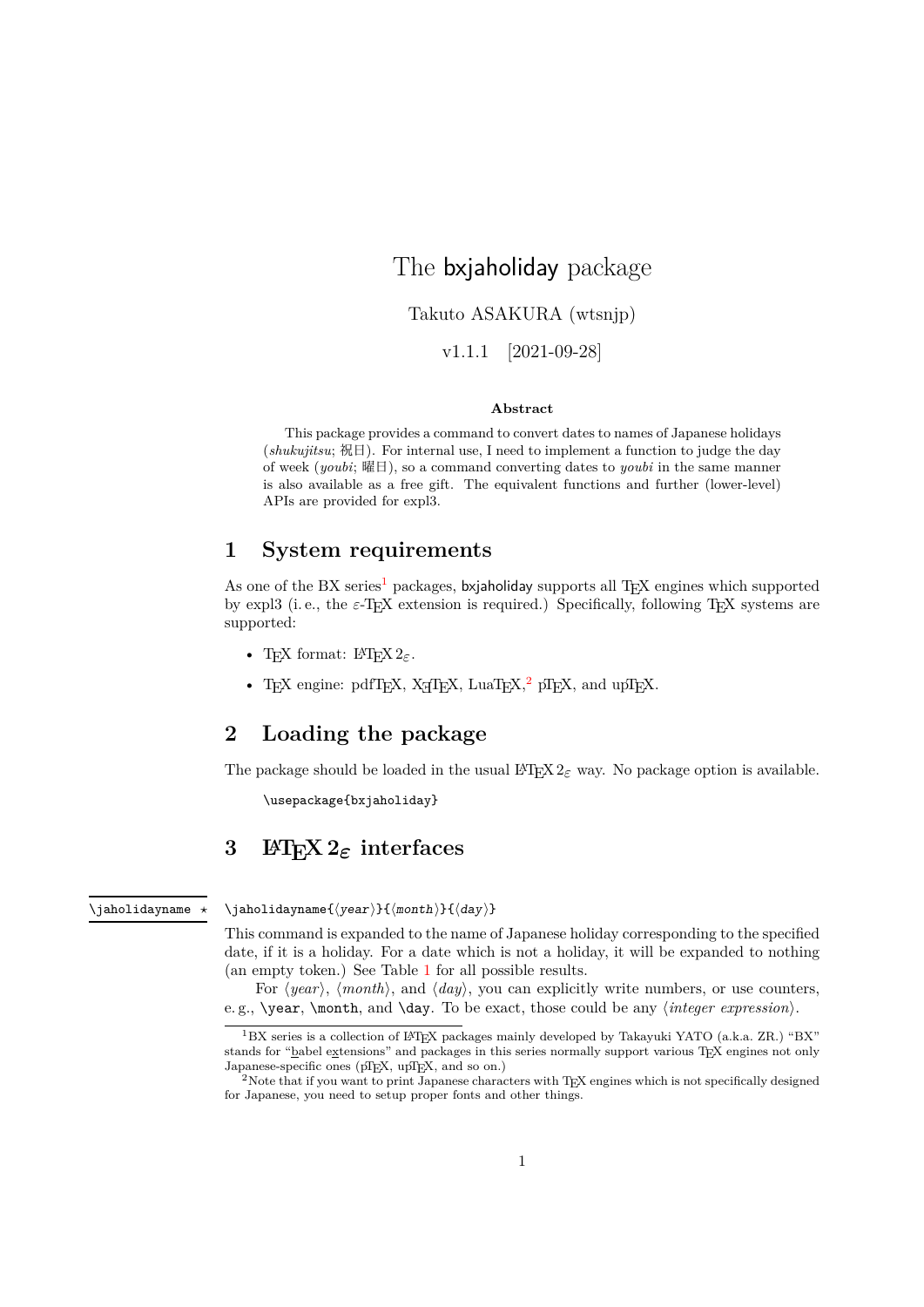| \jadayofweek *                                                             | $\langle \text{jadayofweek} \{\langle year \rangle\} \{\langle month \rangle\} \{\langle day \rangle\}$                                                                                                                                                                                                                                                                                                                                                                             |  |  |  |  |
|----------------------------------------------------------------------------|-------------------------------------------------------------------------------------------------------------------------------------------------------------------------------------------------------------------------------------------------------------------------------------------------------------------------------------------------------------------------------------------------------------------------------------------------------------------------------------|--|--|--|--|
|                                                                            | This command converts from a date to the name of week, i.e., one of $\mathcal{F}, \mathcal{F}, \mathcal{F}, \mathcal{F}, \mathcal{F}, \mathcal{F}$ ,<br>$\pm$ , $\pm$ . You can specify the arguments in exactly the same way as <b>\jaholidayname.</b>                                                                                                                                                                                                                             |  |  |  |  |
| \IfJaHolidayTF *<br>\IfJaHolidayT<br>$^\star$<br>\IfJaHolidayF<br>$^\star$ | \IfJaHolidayTF{ $\langle year \rangle$ }{ $\langle month \rangle$ }{ $\langle day \rangle$ }{ $\langle true \ code \rangle$ }{ $\langle false \ code \rangle$ }<br>$\If JaHolidayT{\year}\H{\rm month}{\d{day}}{\d{true code}}$<br>$\If JaHolidayF({year}) {\limth} {\d(ay)} {\d(false \ code)}$<br>The <b>\IfJaHoliday</b> (TF) tests are used to check if a date is a Japanese holiday or not.<br>Note that substitute holidays (振替休日) are also judged as a holiday in this test. |  |  |  |  |
|                                                                            |                                                                                                                                                                                                                                                                                                                                                                                                                                                                                     |  |  |  |  |
|                                                                            | expl3 interfaces<br>$\overline{\mathbf{4}}$                                                                                                                                                                                                                                                                                                                                                                                                                                         |  |  |  |  |
|                                                                            | All expl3 interfaces provided by bxjaholiday belong to the bxjh module.                                                                                                                                                                                                                                                                                                                                                                                                             |  |  |  |  |
|                                                                            | <b>Functions</b><br>4.1                                                                                                                                                                                                                                                                                                                                                                                                                                                             |  |  |  |  |
| $\bar{b}$ holiday name:nnn $\star$                                         | $\forall$ bxjh_holiday_name:nnn { $\langle year \rangle$ } { $\langle month \rangle$ } { $\langle day \rangle$ }                                                                                                                                                                                                                                                                                                                                                                    |  |  |  |  |
|                                                                            | This is expl3 version of \jaholidayname. It converts dates into Japanese holiday names.                                                                                                                                                                                                                                                                                                                                                                                             |  |  |  |  |
| \bxjh_day_of_week_name:nnn *<br>\bxjh_day_of_week:nnn                      | $\forall x \in \mathbb{Z} \$ (have $\langle y \in \{ \langle x \rangle \} \$ { $\langle x \rangle \$ } { $\langle dy \rangle$ }<br>$\forall x \in \mathbb{Z} \text{ and } \{ \langle year \rangle \} \{ \langle x \rangle \} \{ \langle day \rangle \}$<br>$\star$                                                                                                                                                                                                                  |  |  |  |  |
|                                                                            | \bxjh_day_of_week_name:nnn is an expl3 version of \jadayofweek. It converts a date<br>into day of week in Japanese. To use that information in expl3, e.g., for branching,<br>\bxjh_day_of_week:nnn is more suitable. It returns an internal int value, so you can<br>compare those results with the constants provided by this package. See Section 4.2.                                                                                                                           |  |  |  |  |
| $\text{bxi}_1$ if_holiday:nnnTF *                                          | \bxjh_if_holiday:nnnTF {\/year\} {\month\} {\day\} {\true code\} {\false code\}                                                                                                                                                                                                                                                                                                                                                                                                     |  |  |  |  |
|                                                                            | This test is expl3 version of \IfJaHoliday(TF).                                                                                                                                                                                                                                                                                                                                                                                                                                     |  |  |  |  |
| \bxjh_apply_prev_day:Nnnn *<br>\bxjh_apply_next_day:Nnnn *                 | \bxjh_apply_prev_day:Nnnn $\langle function \rangle \{ \langle year \rangle \} \{ \langle month \rangle \} \{ \langle day \rangle \}$<br>\bxjh_apply_next_day:Nnnn $\langle function \rangle \{ \langle year \rangle \} \{ \langle month \rangle \} \{ \langle day \rangle \}$                                                                                                                                                                                                      |  |  |  |  |
|                                                                            | These functions get previous/next day of the specified date, and apply it to the specified<br>$\langle function \rangle$ . The $\langle function \rangle$ must take three arguments in the order. For example,                                                                                                                                                                                                                                                                      |  |  |  |  |
|                                                                            | \bxjh_apply_next_day:Nnnn \bxjh_holiday_name:nnn { 2019 } { 12 } { 31 }                                                                                                                                                                                                                                                                                                                                                                                                             |  |  |  |  |

produces the result of:

\bxjh\_holiday\_name:nnn { 2020 } { 1 } { 1 }

#### **4.2 Variables and constants**

**Names of Japanese holidays** All of them are provided as global tl variables. See Table 1.

**Day of week** Internally, bxjaholiday uses integers to represent day of week, and corresponding int constants are defined. In addition to that, Japanese names of those are also p[ro](#page-2-0)vided as global tl variables. See Table 2.